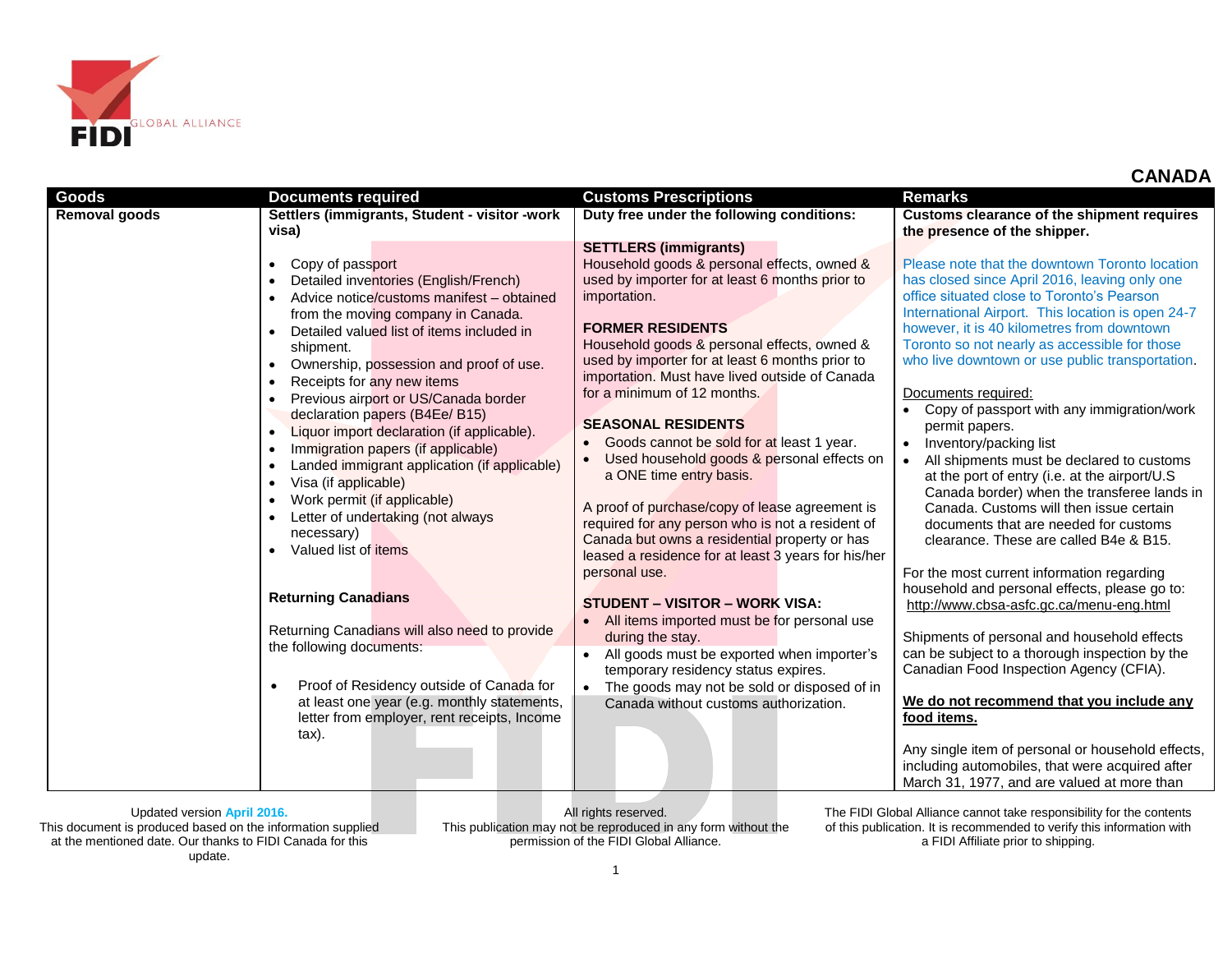

| Goods                                                        | <b>Documents required</b>                                                                                                                                                                                                                                                                                                                                                                                                                                                                                            | <b>Customs Prescriptions</b>                                                                                                                                                                                    | <b>Remarks</b>                                                                                                                                                                                                                                            |
|--------------------------------------------------------------|----------------------------------------------------------------------------------------------------------------------------------------------------------------------------------------------------------------------------------------------------------------------------------------------------------------------------------------------------------------------------------------------------------------------------------------------------------------------------------------------------------------------|-----------------------------------------------------------------------------------------------------------------------------------------------------------------------------------------------------------------|-----------------------------------------------------------------------------------------------------------------------------------------------------------------------------------------------------------------------------------------------------------|
|                                                              | <b>Seasonal Residents</b><br>Passport for all family members.<br>$\bullet$<br>Detailed list of all items in English/French.<br>$\bullet$<br>Copy of the deed to the property or copy of<br>$\bullet$<br>sales agreement for the property.                                                                                                                                                                                                                                                                            |                                                                                                                                                                                                                 | \$10,000 are subject to regular duty and taxes on<br>the excess amount.<br><b>Prohibited Items:</b><br>Baby walkers<br>Infant self-feeding devices<br>Jequirity Beans<br>Lawn Dart with elongated tips<br>Relight candles<br>Yo-Yo Balls with long cords. |
| <b>Diplomats' removals</b>                                   | Obligation for privilege to be lodged by the<br>Canadian Ministry of External Affairs.<br>Passport, inventory, arrival notice.<br>$\bullet$                                                                                                                                                                                                                                                                                                                                                                          | Duty free entry.                                                                                                                                                                                                |                                                                                                                                                                                                                                                           |
| <b>Wedding trousseaux</b>                                    | Inventory in English or French, Marriage<br>certificate.                                                                                                                                                                                                                                                                                                                                                                                                                                                             | Duty free entry.                                                                                                                                                                                                |                                                                                                                                                                                                                                                           |
| <b>Inheritance</b>                                           | Personal identification.<br>A detailed list of all items (English/French)<br>$\bullet$<br>including values in Canadian dollars.<br>Advice Notice obtained from the moving<br>company.<br>Copy of the Death Certificate, copy of the<br>will or a letter from the Executor of the<br>Estate stating you are a beneficiary.<br>A signed statement from the donor giving<br>$\bullet$<br>reason for the gift or a statement from the<br>Executor of the Estate. (Gifts could be<br>subject to import duties and taxes). | Duty free entry if the imported items have been<br>owned and used for at least six months prior to<br>entry.                                                                                                    |                                                                                                                                                                                                                                                           |
| New furniture, household<br>items, presents and<br>souvenirs |                                                                                                                                                                                                                                                                                                                                                                                                                                                                                                                      | <b>SETTLERS &amp; IMMIGRANTS.</b><br>New furniture and household furniture are liable<br>to payment of customs duties if they have not<br>been in the owner's previous use prior to their<br>arrival to Canada. | Canada Customs require invoices and inventory<br>of new goods.<br>If duty and taxes are paid at time of import, the<br>goods may be sold at any time. If the goods are<br>brought in and no duty or taxes are paid, then                                  |

This document is produced based on the information supplied at the mentioned date. Our thanks to FIDI Canada for this update.

All rights reserved. This publication may not be reproduced in any form without the permission of the FIDI Global Alliance.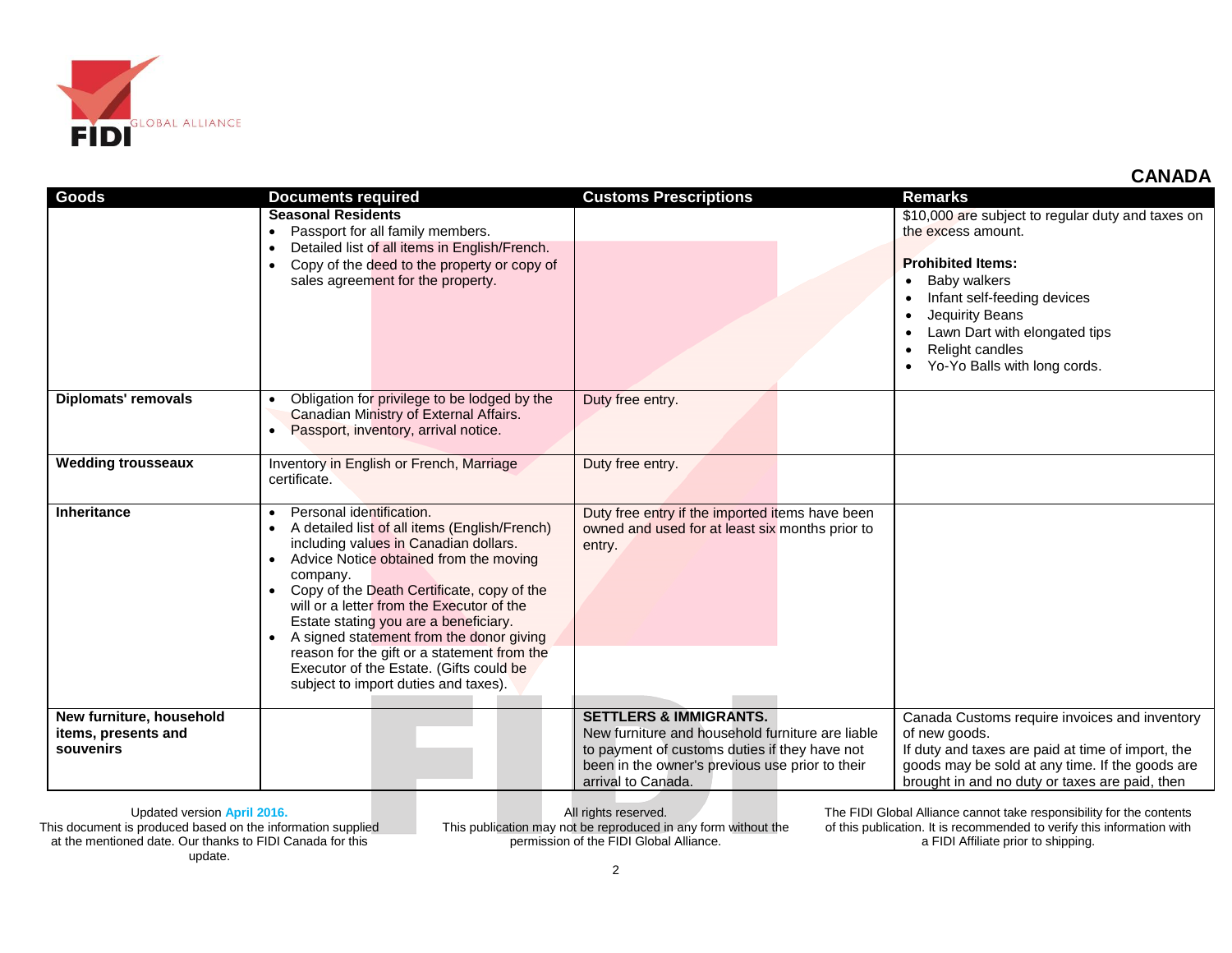

| <b>Goods</b>                  | <b>Documents required</b>                                                                                                                                                                                                                                                                                                                                                                                                                                                                                                                                                                                                | <b>Customs Prescriptions</b>                                                                                                                                                                                                                                                                                                                                                                                                                                                                                                                                                                                                                                                                                                                                                                                                                                                                                             | <b>Remarks</b>                                                                                                                                                                                                                                                                                                                                                                                                                            |
|-------------------------------|--------------------------------------------------------------------------------------------------------------------------------------------------------------------------------------------------------------------------------------------------------------------------------------------------------------------------------------------------------------------------------------------------------------------------------------------------------------------------------------------------------------------------------------------------------------------------------------------------------------------------|--------------------------------------------------------------------------------------------------------------------------------------------------------------------------------------------------------------------------------------------------------------------------------------------------------------------------------------------------------------------------------------------------------------------------------------------------------------------------------------------------------------------------------------------------------------------------------------------------------------------------------------------------------------------------------------------------------------------------------------------------------------------------------------------------------------------------------------------------------------------------------------------------------------------------|-------------------------------------------------------------------------------------------------------------------------------------------------------------------------------------------------------------------------------------------------------------------------------------------------------------------------------------------------------------------------------------------------------------------------------------------|
|                               |                                                                                                                                                                                                                                                                                                                                                                                                                                                                                                                                                                                                                          |                                                                                                                                                                                                                                                                                                                                                                                                                                                                                                                                                                                                                                                                                                                                                                                                                                                                                                                          | they cannot be disposed of within one year of<br>import.                                                                                                                                                                                                                                                                                                                                                                                  |
| <b>Works of art, Antiques</b> | No documents required if part of household<br>effects. Proof of age will be required if item is<br>over 100 y ears old.                                                                                                                                                                                                                                                                                                                                                                                                                                                                                                  | Duty free entry if:<br>• Works of art are forming part of a bona fide<br>household removal<br>Articles are over 100 years old.<br>$\bullet$<br>Are not for sale or other disposal.                                                                                                                                                                                                                                                                                                                                                                                                                                                                                                                                                                                                                                                                                                                                       | Antiques and works or art imported into Canada<br>for resale, are subject to different regulations.                                                                                                                                                                                                                                                                                                                                       |
| <b>Motor vehicles</b>         | Passport.<br>$\bullet$<br>Proof of ownership and previous registration<br>Insurance documents to be presented at<br>$\bullet$<br>time of clearing.<br>The car must comply to Canadian<br><b>Standards</b><br>All vehicles will be inspected by the<br><b>Canadian Agricultural Inspection Agency</b><br>upon arrival into Canada.<br>If on a work visa, then the rules for importing a<br>car are more relaxed. The vehicle will be<br>imported on a temporary basis for the duration<br>of the work visa. When your work visa expires<br>or you obtain permanent residence, the vehicle<br>will need to be re-exported. | Motor vehicles imported into Canada cannot be<br>licensed in Canada unless they have been<br>cleared through Canada Customs. Used or<br>second-hand vehicles are generally prohibited<br>from importation into Canada. However, there<br>are some exceptions to these rules, please be<br>aware of the laws governing vehicle importation<br>to avoid delays and difficulties.<br>Duty of 6.1% applies to vehicles manufactured<br>outside of Canada, USA and Mexico<br>- Vehicles with air conditioning incur an Excise<br><b>Tax of \$100</b><br>- Different tax rates apply based on destination<br>province<br>Canadian citizens/permanent residences<br>importing vehicles must have owned, possessed<br>and used the vehicle for at least 6 months prior<br>to import, if they have been away from Canada<br>for less than 5 years. If away for more than 5<br>years, then the 6 month possession clause<br>drops. | Shippers with cars still have to attend Customs<br>in person.<br>Should you require more detailed information,<br>please contact: Transport Canada Vehicle<br>Importation 13 <sup>th</sup> Floor Canada building, 344<br>Slater Street, Ottawa, Ontario, K1A 0N5 -<br>Canada 1-613-998-8616.<br>For more details on importing a Vehicle into<br>Canada, please go to:<br>http://www.cbsa-<br>asfc.gc.ca/publications/pub/bsf5048-eng.html |

This document is produced based on the information supplied at the mentioned date. Our thanks to FIDI Canada for this update.

All rights reserved. This publication may not be reproduced in any form without the permission of the FIDI Global Alliance.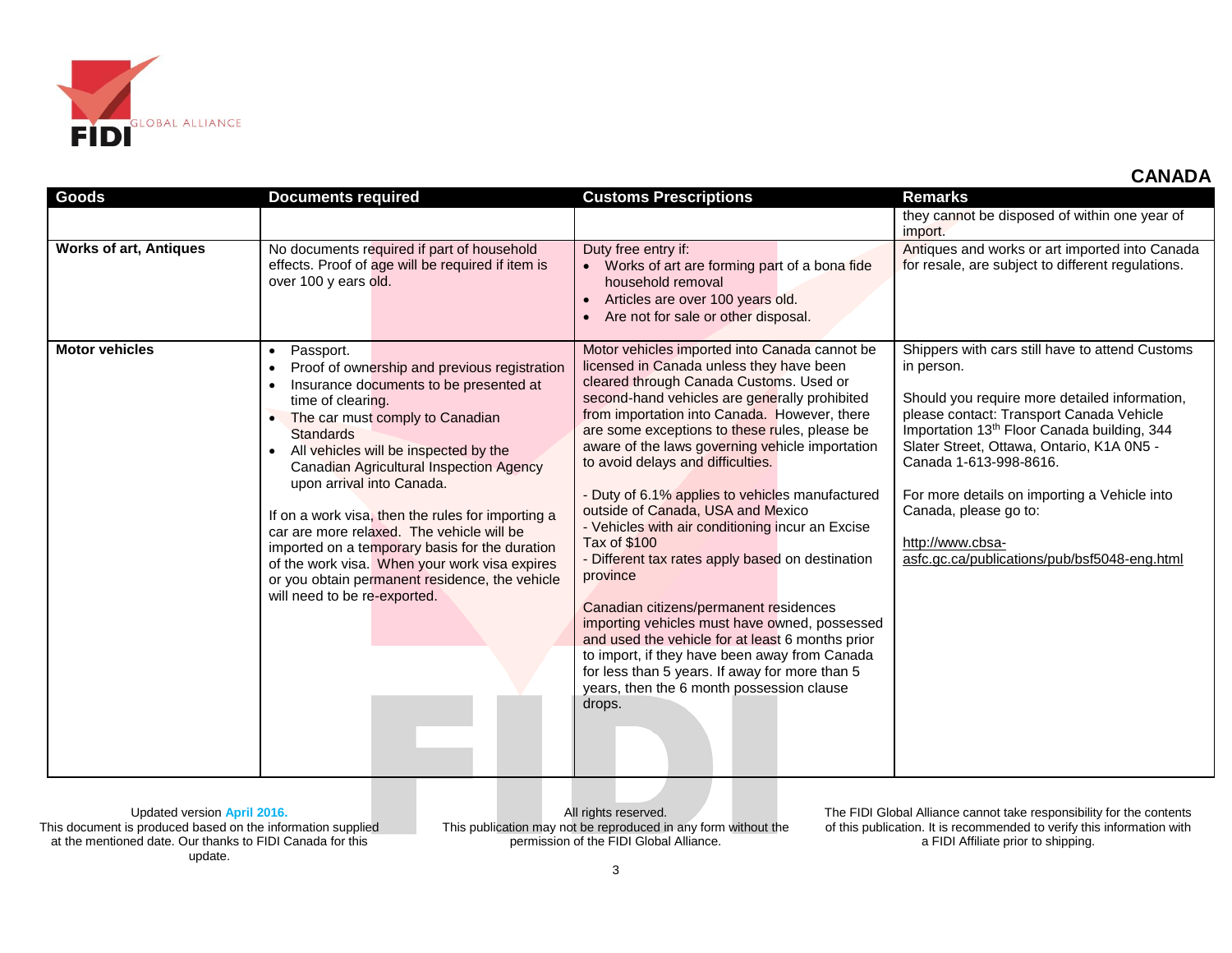

| <b>Goods</b>                            | <b>Documents required</b>                                                                                                                                                      | <b>Customs Prescriptions</b>                                                                                                                                                                                                                                            | <b>Remarks</b>                                                                                                                                                                                                                                                                                               |
|-----------------------------------------|--------------------------------------------------------------------------------------------------------------------------------------------------------------------------------|-------------------------------------------------------------------------------------------------------------------------------------------------------------------------------------------------------------------------------------------------------------------------|--------------------------------------------------------------------------------------------------------------------------------------------------------------------------------------------------------------------------------------------------------------------------------------------------------------|
| <b>Liquor and cigarettes</b>            | Alcohol is allowed into Canada. Duty and tax<br>will apply. Each province has its own process<br>for importation. Please check with your<br>Canadian FIDI partner for details. | Duties are payable                                                                                                                                                                                                                                                      | Duties will be assessed against valuations<br>calculated by the Provincial Liquor Board levies<br>and Canada Customs tariff.<br>In excess of the allowance a permit is required<br>prior to importation from the Provincial Liquor<br>Board where the liquor is to be imported.                              |
| <b>Firearms</b>                         | Detailed list (serial no, - type/calibre - model<br>- brand).<br>Copies of licenses.                                                                                           | All firearms coming into Canada are taken for<br>detailed inspection and could be refused entry.<br>You must declare all weapons and firearms at<br>the CBSA port of entry when you enter Canada.<br>If not, you could face prosecution and the<br>goods may be seized. | Do not ship firearms - check with Canadian<br>Firearms Centre, Ottawa first. In most cases an<br>import-export license must be obtained before<br>transport. When shipping firearms load them last<br>in the container, and/or advise their location in<br>the lift van. Remove firing pins before shipping. |
| <b>Hunting trophies</b>                 |                                                                                                                                                                                | Restrictions to import apply.                                                                                                                                                                                                                                           | Subject to inspection before Customs clearing.                                                                                                                                                                                                                                                               |
| Narcotics, drugs,<br><i>incitements</i> |                                                                                                                                                                                | Importation prohibited.                                                                                                                                                                                                                                                 | Please advise your customers that the Canadian<br>Government has a policy of random checks for<br>drugs, which results in the possibility of extra<br>charges.                                                                                                                                               |
| <b>Plants</b>                           | <b>Import Permit</b>                                                                                                                                                           | Prohibited.<br>Plants, also the earth, sand or other substance<br>in which they are packed, are potential carriers<br>of pests or diseases. Recognised" house plants"<br>from the USA for indoor use may be permitted.                                                  | If allowed Import Permit from C.F.I.A. must be<br>obtained in advance.                                                                                                                                                                                                                                       |
| <b>Pets</b>                             | Vaccination certificate (unless pet is<br>imported from a rabies-free country)<br>Veterinary health certificate confirming the<br>pet is free of disease.                      | Whether it concerns cats, dogs or any other kind<br>of pets, it is advisable to check in advance.                                                                                                                                                                       | Check with: Animal Health Division, Agriculture<br>Canada, Ottawa, Ontario KIA OY9.<br>See www.inspection.gc.ca for more details.                                                                                                                                                                            |

This document is produced based on the information supplied at the mentioned date. Our thanks to FIDI Canada for this update.

All rights reserved. This publication may not be reproduced in any form without the permission of the FIDI Global Alliance.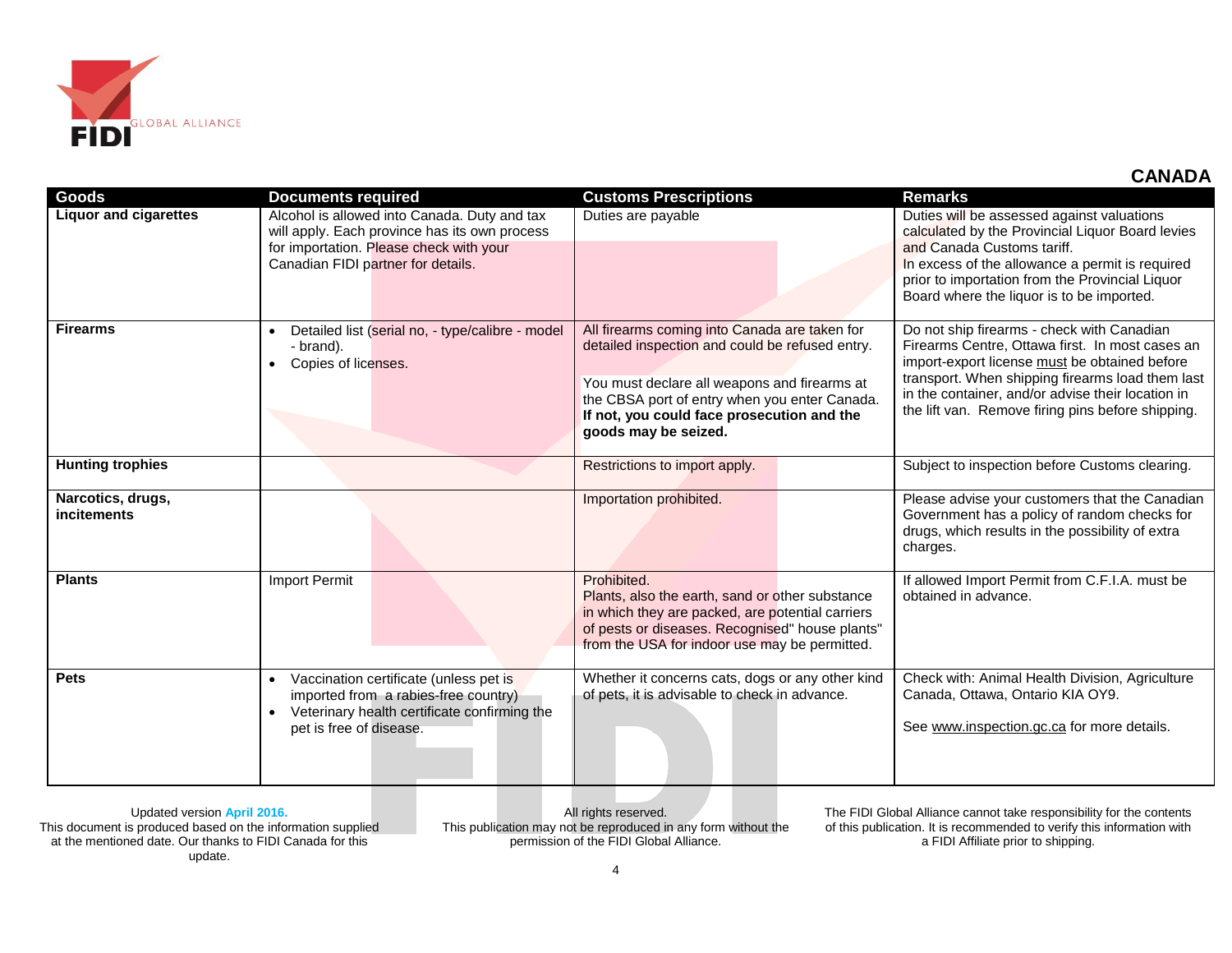

| <b>Goods</b>              | <b>Documents required</b> | <b>Customs Prescriptions</b>                                                                                                                                                                                                                    | <b>Remarks</b>                                                                                                                                                                                 |
|---------------------------|---------------------------|-------------------------------------------------------------------------------------------------------------------------------------------------------------------------------------------------------------------------------------------------|------------------------------------------------------------------------------------------------------------------------------------------------------------------------------------------------|
| Meat and meat by-products |                           | Strong restrictions to import apply.                                                                                                                                                                                                            | Should not be brought into Canada – please<br>visit the website http://www.cbsa-asfc.gc.ca<br>If brought in shipment will be inspected and<br>extra charges will be applicable for inspection. |
| <b>Prohibited Items</b>   |                           | Several Customer Products are prohibited:<br><b>Baby Walkers</b><br><b>Balloon Blowing Kits</b><br>Infant Self-Feeding Devices<br>Jequirity Beans<br>Lawn Darts with Elongated Tips<br><b>Relight Candles</b><br>• Yo-Yo Balls with long cords. | More info: http://www.hc-sc.gc.ca/cps-<br>spc/pubs/cons/consumer prod-consommation-<br>eng.php#a12.                                                                                            |

Updated version **April 2016.** This document is produced based on the information supplied at the mentioned date. Our thanks to FIDI Canada for this update.

All rights reserved. This publication may not be reproduced in any form without the permission of the FIDI Global Alliance.